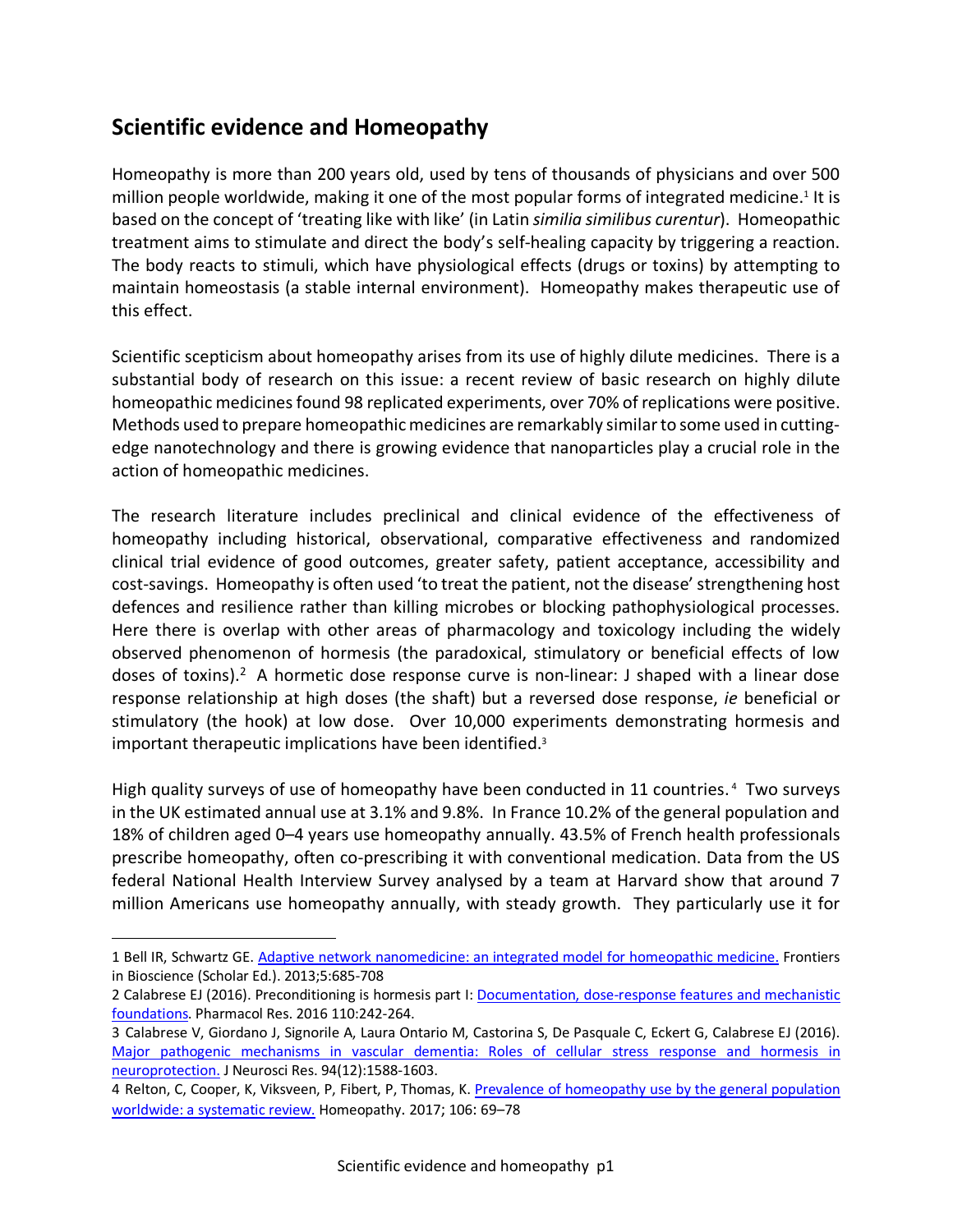upper respiratory and ear problems and consider it more effective than nutritional supplements.<sup>5</sup> The demographics of users of homeopathy are consistent internationally: they tend to be female, well educated and to pursue healthy lifestyles. <sup>6</sup>

# **The public health implications of homeopathy**

 $\overline{a}$ 

Polypharmacy (the use of multiple drugs), particularly in the elderly is a major challenge to medicine. This includes opiate analgesics (painkillers), psychotropic drugs (including tranquillisers, antidepressants and sleeping tablets) and antibiotics. The overuse of antibiotics has led to a massive global crisis of antimicrobial resistance: we are running out of effective antibiotics. There is strong research evidence that the integration of homeopathy into medical practice reduces the use of all these hazardous groups of drugs.

The largest comparative effectiveness study of homeopathy published to date is the EPI3 study. A nationwide study in France, coordinated by the Department of Pharmacoepidemiology at the University of Bordeaux, it included 6,379 patients at 804 medical practices. It compared treatment outcomes for patients attending conventional, homeopathic, and mixed practice family physicians in musculoskeletal conditions, upper respiratory tract infection, sleep disorders, anxiety, and depression in terms of clinical benefit, medical care and medication, adverse effects, and loss of therapeutic opportunity. Patients did not differ between groups except for the chronicity of their illness, which was greater in the homeopathic group*. Patients treated by homeopathic physicians showed a similar clinical progression but took about half the amount of non-steroidal anti-inflammatory drugs (NSAIDs) compared to conventionally-treated patients, with fewer NSAID-related adverse events and no loss of therapeutic opportunity*. <sup>7</sup>

Another study in the EPI3 series yielded an analogous result, showing that patients who consult family physicians certified in homeopathy used significantly less antibiotics and antipyretic/antiinflammatory drugs for upper respiratory tract infections than those who attended family physicians who prescribe only conventional medications, with similar outcomes. <sup>8</sup> *This finding is of considerable public health importance since antimicrobial resistance is now a major global problem.* One of its main causes is overuse of antibiotics for upper respiratory tract infections. Similar results were found in anxiety, depression and sleep disorders.9

<sup>5</sup> Dossett, M, Davis, R.B, Kaptchuk, T.J, Yeh, G.Y. Homeopathy Use by US Adults: Results of a National Survey. American J Public Health. 2016; 106: 743–745

<sup>6</sup> Lert F, Grimaldi-Bensouda L, Rouillon F et al. Characteristics of patients consulting their regular primary care physician according to their prescribing preferences for homeopathy and complementary medicine. Homeopathy (2014);103: 51-57

<sup>7</sup> Rossignol M, Begaud B, Engel P, et al. Impact of physician preferences for homeopathic or conventional medicines on patients with musculoskeletal disorders: results from the EPI3-MSD cohort. Pharmacopepidemiol. Drug Saf. 2012, 21:1093-101.

<sup>8</sup> Grimaldi-Bensouda L, Begaud B, Rossignol M, Avouac B, Lert F, et al. (2014) Management of Upper Respiratory Tract Infections by Different Medical Practices, Including Homeopathy, and Consumption of Antibiotics in Primary Care: The EPI3 Cohort Study in France 2007–2008. PLoS ONE 9(3): e89990

<sup>9</sup> Grimaldi-Bensouda L, Abenhaim L, Massol J et al. Homeopathic medical practice for anxiety and depression in primary care: the EPI cohort study. BMC Complementary and Alternative Medicine (2016) 16:125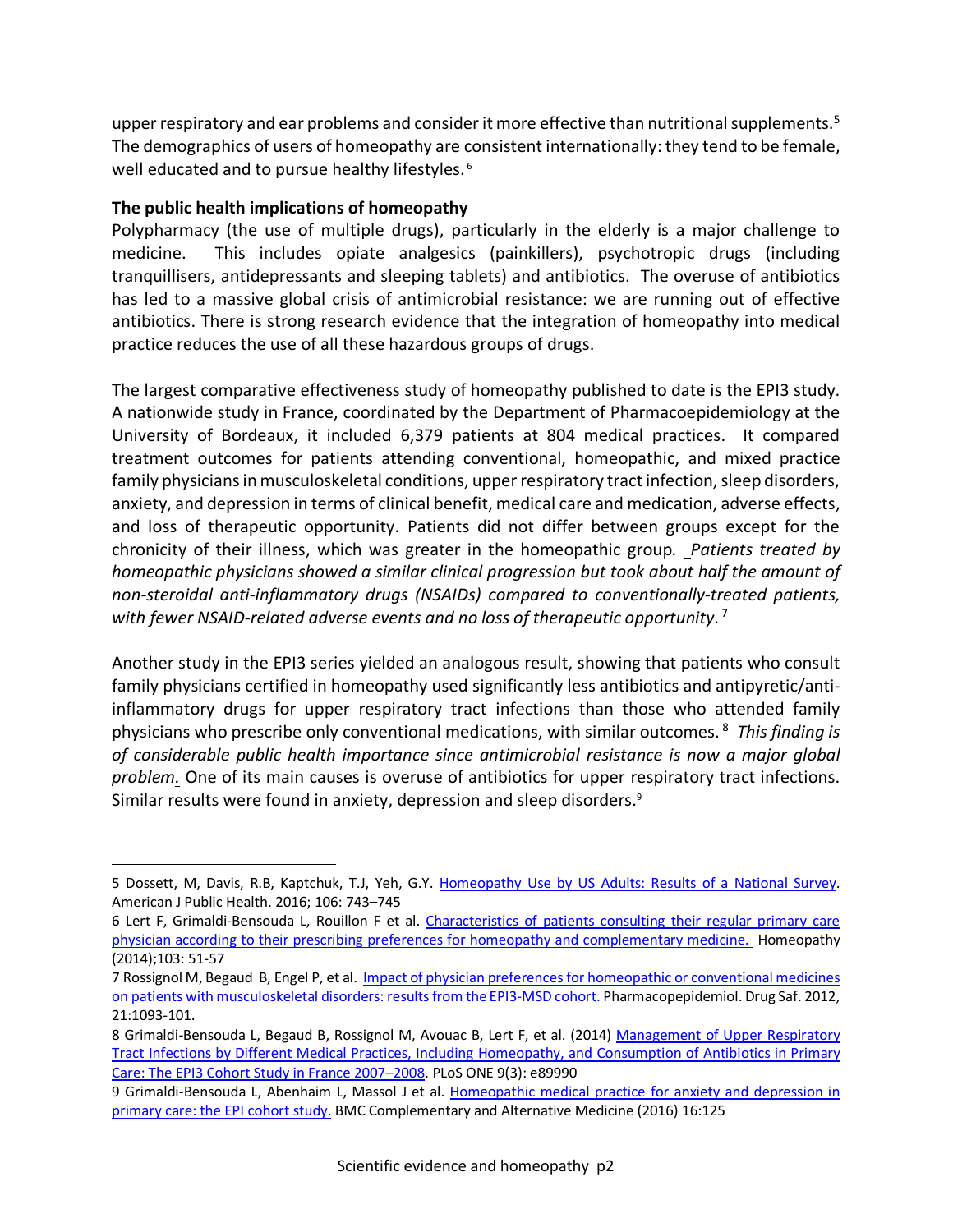#### **Comparative Effectiveness Research**

 $\overline{a}$ 

Comparative effectiveness research examines the effectiveness of treatments in real-world situations, as opposed to the artificial conditions often imposed in randomized controlled trials, comparing outcomes in groups of patients (often known as cohorts) receiving different treatments. There are several such studies of homeopathy, comparing outcomes in various groups of patients attending conventional family physicians, and family physicians who integrate homeopathy in their practice, including those below.

A multinational comparative effectiveness study 30 doctors, at six clinical sites in four countries, including the UK, treating patients with acute respiratory problems. *Response at 14 days was 82.6% for homeopathy compared to 68% for conventional treatment. The rate of adverse events for conventional treatment was 22.3%, versus 7.8% for homeopathy.* A replication of this study included 1,577 patients, of whom 857 received homeopathic and 720 conventional treatment: improvement was significantly faster with homeopathy.<sup>10,11</sup>

Trichard *et al* compared 'homeopathic strategy' against 'antibiotic strategy' in routine medical practice in the management of recurrent acute rhino-pharyngitis in 499 children aged between 18 months and 4 years.12, 13 *Family physicians using homeopathy had significantly better results in terms of clinical effectiveness, complications, parents' quality of life and time lost from work, for lower cost to social security.*

A group at the Charité University Medical Centre in Berlin compared outcomes between homeopathic and conventional family physicians in chronic diagnoses commonly treated in general practice (adults – headache, low back pain, depression, insomnia, sinusitis; children – atopic asthma, dermatitis, rhinitis). $14,15$  493 patients were treated by 101 homeopathic and 59 conventional family physicians. The patients treated by the two groups of physicians were generally similar. *The conclusion was that patients who sought homeopathic treatment had better outcomes at similar cost.*

11 Haidvogl M Riley D, Heger M et al. Homeopathic and conventional treatment for acute respiratory and ear complaints: A comparative study on outcome in the primary care setting. BMC Complement Altern Med. 2007; 7: 7.

<sup>10</sup> Riley D, Fischer M, Singh B, et al. (2001). Homeopathy and Conventional Medicine: An Outcomes Study Comparing Effectiveness in a Primary Care Setting. *Journal of Alternative and Complementary Medicine*, **7**:149– 159.

<sup>12</sup> Trichard M, Chaufferin G Nicoloyannis N (2005). Pharmacoeconomic comparison between homeopathic and antibiotic treatment strategies in recurrent acute rhinopharyngitis in children. *Homeopathy,* 94:3–9.

<sup>13</sup> Trichard M, Chaufferin G (2004). Effectiveness, quality of life, and cost of caring for children in France with recurrent acute rhinopharyngitis managed by homeopathic or non-homeopathic General Practitioners. *Disease Management and Health Outcomes*, 12:419–427.

<sup>14</sup> Witt C, Keil T, Selim D, et al. (2005). Outcome and costs of homeopathic and conventional treatment strategies: a comparative cohort study in patients with chronic disorders. *Complementary Therapies in Medicine,* 13:79-86.

<sup>15</sup> Witt CM, Lüdtke R, Baur R, Willich SN (2005). Homeopathic medical practice: long-term results of a cohort study with 3,981 patients. *BMC Public Health*, 5:115.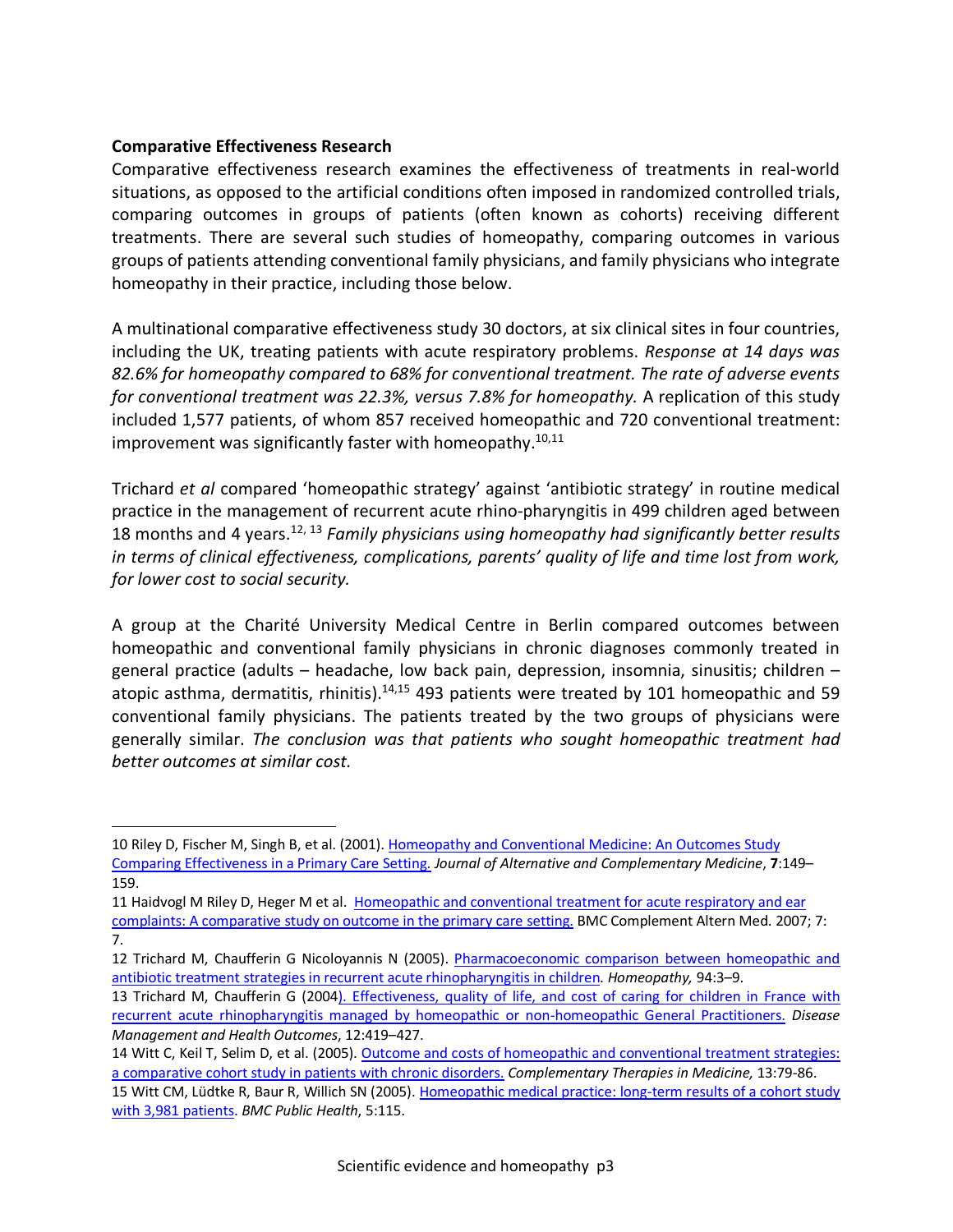#### **Cost-effectiveness**

Economic analysis of EPI3 data looked at three types of cost: consultation, prescription and total costs. *Overall health expenditure was 20% less for patients consulting homeopathic family physicians in France compared to conventional family physicians.* The lower cost of prescriptions for homeopathic GPs was partially offset by higher consultation costs. Homeopathic physicians prescribed far fewer potentially hazardous drugs including psychotropics, antibiotics and nonsteroidal anti-inflammatory drugs.<sup>16</sup>

*In all comparative effectiveness studies of homeopathy, its integration into health care resulted in better outcomes for patients with improved safety. Those that included cost-effectiveness analysis showed no additional cost or reduced costs.* 

# **Safety of homeopathy**

Physician and consumer confidence in the safety of homeopathy is justified. *There is no evidence that homeopathic medicines cause serious or long-lasting harm.* A systematic review of the safety of homeopathy, which included a comprehensive search of the English-language literature and enquiries with regulatory authorities, including FDA, concluded: "Homeopathic medicines may provoke adverse effects, but these are generally mild and transient; adverse effects of homeopathy are under-reported; there are cases of 'mistaken identity' where herbal medicines were described as homeopathic. The main risks associated with homeopathy are indirect, relating to the prescriber rather than the medicine."17

#### **Basic research: biological models**

 $\overline{a}$ 

There is a substantial body of research in homeopathy using animal models, human cells, plants, and other organisms. The HomBRex database contained details of 2,289 basic research experiments in August 2017. It is maintained by the Carstens Foundation in Stuttgart Germany www.carstens-stiftung.de/hombrex and is accessible free of charge. Karl Carstens, who endowed it, was President of West Germany 1979 – 1984. Of these experiments 89% reported at least one positive result. Animals were the most often used model system (371), followed by plants (201), human material (92), bacteria and viruses (37), and fungi (32).<sup>18</sup> One of the hallmarks of high quality science is replication. A recent review of biochemical, immunological, botanical, cell biological and zoological experiments on homeopathic dilutions found 98 replicated experiments with over 70% of replications positive.19

<sup>16</sup> Colas A, Danno K, Tabar C, Ehreth J, Duru G. Economic Impact of Homeopathic Practice in General Medicine In France. Health Economics Review (2015) 5:18.

<sup>17</sup> Dantas F, Rampes H (2000). Do homeopathic medicines provoke adverse effects? A systematic review. *Br Homeopath J.* 89:S35–38.

<sup>18</sup> Clausen J, van Wijk R, Albrecht H. Review of the use of high potencies in basic research on homeopathy. Homeopathy (2011) 100, 288-292.

<sup>19</sup> Endler PC, Bellavite P, Bonamin L, Jäger T, Mazon S. Replications of fundamental research models in ultra high dilutions 1994 and 2015. Homeopathy (2015):104 ;234 - 245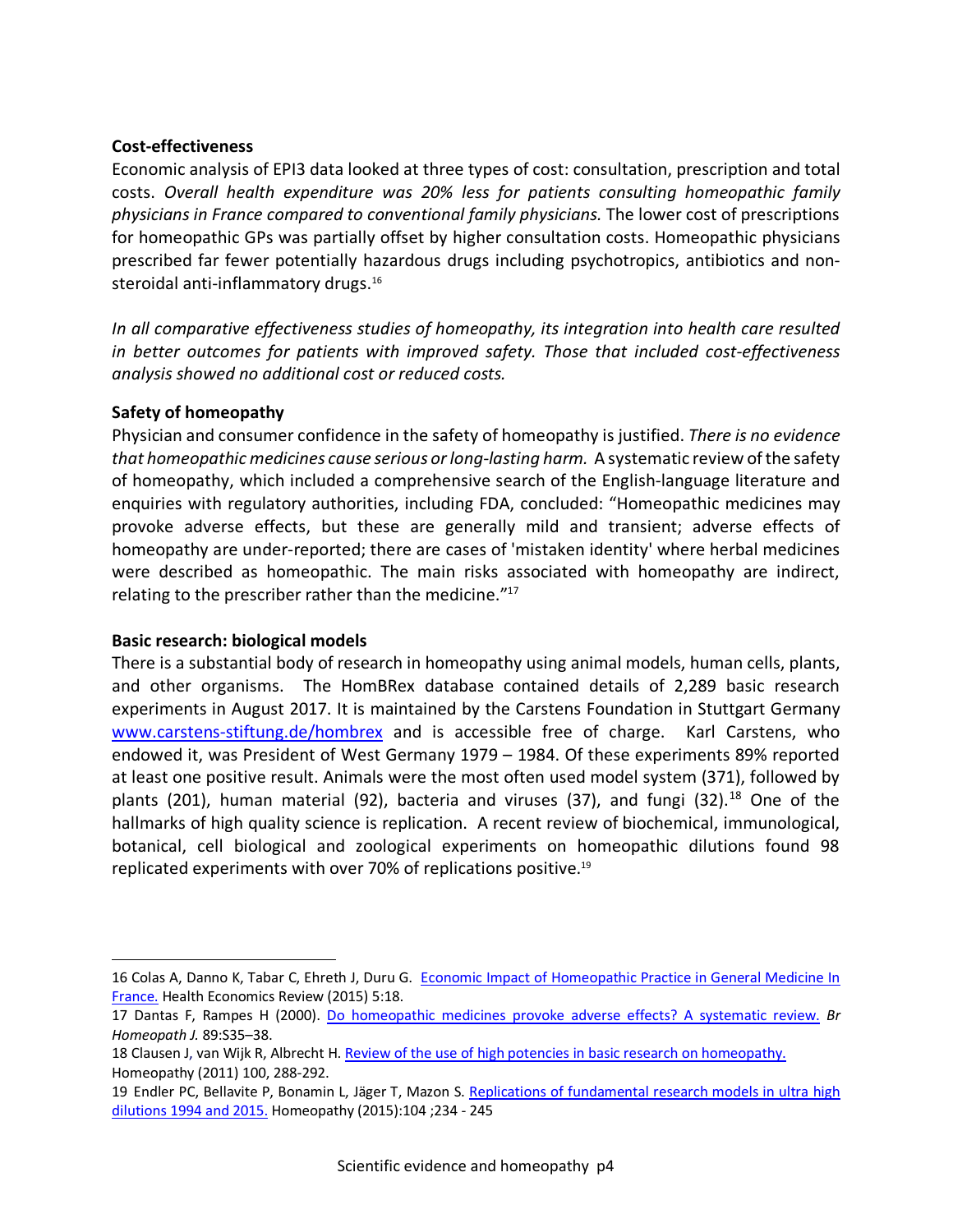#### **Basic research: physical and chemical methods**

Homeopathic medicines are made from plants, animals (or parts of animals) and and other substances serially diluted and vigorously agitated during the manufacturing process. Twelve independent research laboratories in the U.S., France, Italy, Russia, and India have now found that homeopathic medicines studied contain various nanostructures, including source material, silica nanoparticles and gas nanobubbles heterogeneously dispersed in colloidal solution  $^{20, 21, 22, 22}$ <sup>23.</sup> This work suggests that homeopathic medicines, like modern engineered nanoparticles, act by modulating the allostatic stress response network (allostasis is the process of restoring a stable internal environment), including cytokines, oxidative stress and heat shock prote#ins 24,25.

# **Clinical trials of homeopathy**

 $\overline{a}$ 

By August 2017 1,138 clinical trials of homeopathy had been published. Details can be found on the CORE-HOM database also maintained by the Carstens Foundation and accessible without charge: http://archiv.carstens-stiftung.de/core-hom

Four systematic review/meta-analyses of homeopathy for all conditions have been published.<sup>26,27,28</sup> Of these, three reached a positive conclusion: that there is evidence that homeopathy is clinically effective. The exception is the review by Shang *et al*. <sup>46</sup> This meta-analysis was controversial, particularly because its conclusions were based on only eight clinical trials whose identity was concealed until several months after the publication, precluding informed examination of its results. The only undisputed conclusion of this paper is that clinical trials of homeopathy are of higher quality than matched trials of conventional medicine: of 110 clinical trials each of homeopathy and conventional medicine, 21 trials of homeopathy but only 9 trials of conventional medicine were of 'higher quality'.<sup>29 30</sup>

<sup>20</sup> Bhattacharyya SS, Mandal SK, Biswas R, Paul S, Pathak S, Boujedaini N, Belon P, Khuda-Bukhsh AR: In vitro studies demonstrate anticancer activity of an alkaloid of the plant Gelsemium sempervirens. Exp Biol Med (Maywood) 2008, 233(12):1591–1601.

<sup>21</sup> Chikramane PS, Suresh AK, Bellare JR, Kane SG: Extreme homeopathic dilutions retain starting materials: A nanoparticulate perspective. Homeopathy 2010, 99(4):231–242.

<sup>22</sup> Upadhyay RP, Nayak C: Homeopathy emerging as nanomedicine. International Journal of High Dilution Research 2011, 10(37):299–310.

<sup>23</sup> Ives JA, Moffett JR, Arun P, Lam D, Todorov TI, Brothers AB, Anick DJ, Centeno J, Namboodiri MA, Jonas WB: Enzyme stabilization by glass-derived silicates in glass-exposed aqueous solutions. Homeopathy 2010, 99(1):15–24 24 Karatsoreos IN, McEwen BS: Psychobiological allostasis: resistance, resilience and vulnerability. Trends Cogn Sci 2011, 15(12):576–584.

<sup>25</sup> McEwen BS: Central effects of stress hormones in health and disease: Understanding the protective and damaging effects of stress and stress mediators. Eur J Pharmacol 2008, 583(2–3):174–185.

<sup>26</sup> Kleijnen J, Knipschild P, ter Riet G (1991). Clinical trials of homoeopathy. *British Medical Journal,* **302**:316–323. 27 Linde K, Clausius N, Ramirez G et al. Are the clinical effects of homeopathy placebo effects? A meta-analysis of placebo-controlled trials.Lancet 2005; 366:2081–2082.

<sup>28</sup> Shang A, Huwiler-Muntener K, Nartey L, et al. (2005). Are the clinical effects of homeopathy placebo effects? Comparative study of placebo-controlled trials of homeopathy and allopathy. *Lancet*, 366:726–732.

<sup>29</sup> Fisher P, Berman B, Davidson J, Reilly D, Thompson T et al. Meta-analysis of homeopathy. Lancet 2005; 366:2083-4.

<sup>30</sup> Lüdtke R, Rutten AL. The conclusions on the effectiveness of homeopathy highly depend on the set of analyzed trials. J Clin Epidemiol 2008; 61:1197–1204.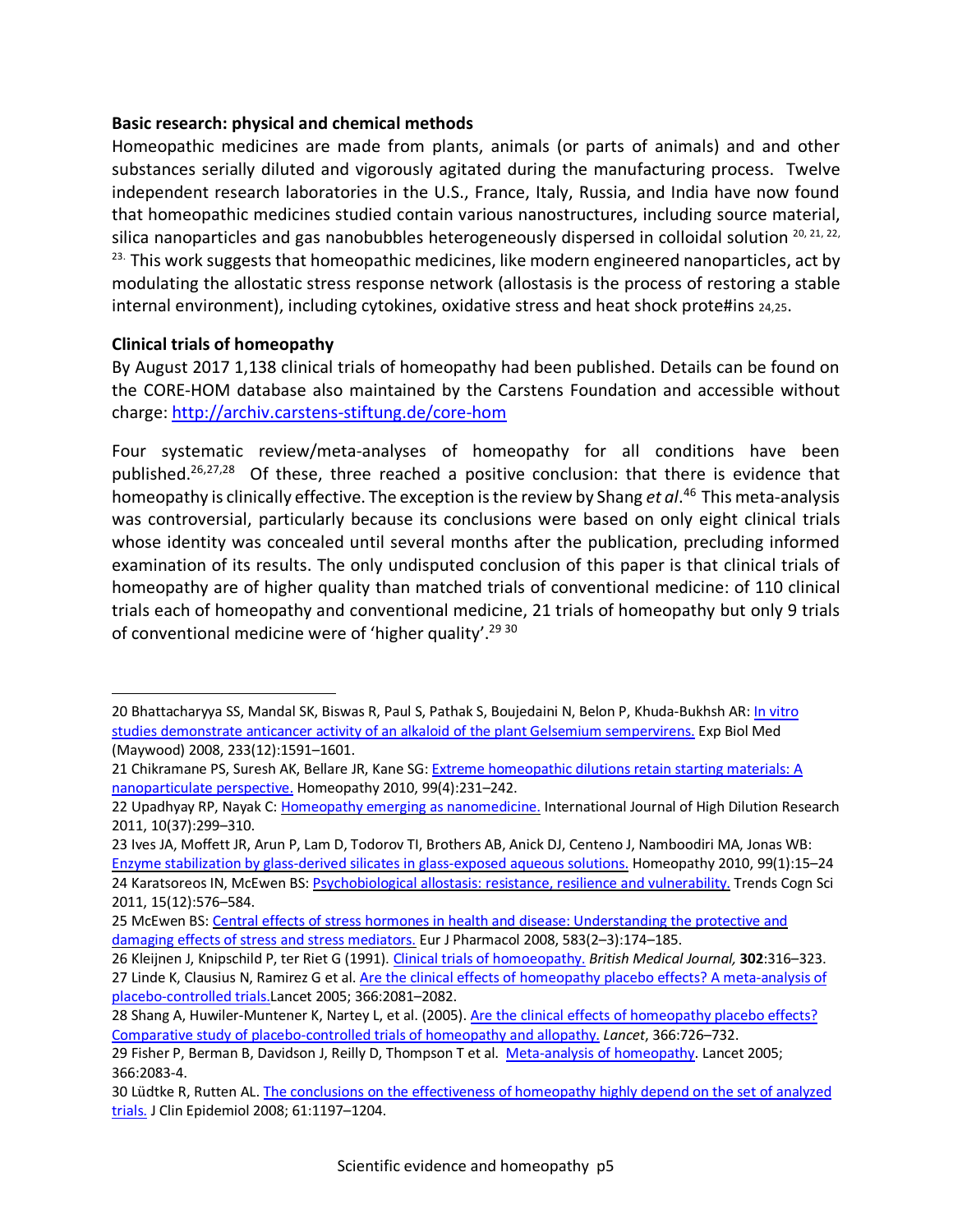A leading Swedish medical researcher remarked: *"To conclude that homeopathy lacks clinical effect, more than 90% of the available clinical trials had to be disregarded.* Alternatively, flawed statistical methods had to be applied."31 Higher quality equates to less risk of bias, Mathie *et al* analyzed randomized clinical trials of individualized homeopathy, showing that the highest quality trials yielded positive results.<sup>32</sup>

Systematic reviews of randomized controlled trials of homeopathy in specific clinical situations have also yielded positive results, including: allergies and upper respiratory tract infections (2 systematic reviews),  $33,34$  Arnica in knee surgery,  $35$  Childhood diarrhea,  $36$  Post-operative ileus,  $37$ Rheumatic diseases, <sup>38</sup> Seasonal allergic rhinitis (hay fever) (2 systematic reviews), <sup>39</sup> <sup>40</sup> and vertigo.41

# **Conclusion**

 $\overline{a}$ 

Sceptics frequently claim that there is no scientific evidence for homeopathy. As this short paper has shown, this is untrue. Although, according to current scientific understanding, it is implausible that the very high dilutions used in homeopathy have effects which are not placebo, there is abundant evidence that they do. Homeopathy is geographically widespread and increasing in popularity. Clinical research and syntheses of such research show it to be safe and effective for a range of conditions. Integrating homeopathy in health care systems is associated with benefits including improved outcomes, less use of drugs including antibiotics, and economic benefits.

<sup>31</sup> Hahn RG. Homeopathy: Meta-Analyses of Pooled Clinical Data. Forsch Komplementmed 2013;20:376-381. 32 Mathie RT, Lloyd SM, Legg LA, et al. Randomised placebo-controlled trials of individualised homeopathic treatment: systematic review and meta-analysis.. *Syst Rev* 2014;3:142.

<sup>33</sup> Bergemann SM, Bornhöft, Bloch D, Vogt-Frank C, Righetti M, Thurneysen A, Clinical Studies on the Effectiveness of Homeopathy for URTI/A (Upper Respiratory Tract Infections and Allergic Reactions). In Bornhöft G, Matthiessen<br>PF (eds), Homeopathy in Healthcare – Effectiveness, Appropriateness, Safety, Costs. Springer, Berlin 2011.

<sup>&</sup>lt;sup>34</sup> Bellavite P, Ortolani R, Pontarollo F, et al. **Immunology and homeopathy. 4. Clinical studies – Part 1**. Evidencebased Complementary and Alternative Medicine: eCAM, 2006; 3: 293–301.

<sup>&</sup>lt;sup>35</sup> Brinkhaus B, Wilkens JM, Lüdtke R, et al. Homeopathic arnica therapy in patients receiving knee surgery: Results of three randomized double-blind trials. Complementary Therapies in Medicine, 2006; 14: 237–246.

<sup>&</sup>lt;sup>36</sup> Jacobs J, Jonas WB, Jimenez-Perez M, Crothers D. Homeopathy for childhood diarrhea: combined results and metaanalysis from three randomized, controlled clinical trials. Pediatric Infectious Disease Journal, 2003; 22: 229– 234.

<sup>&</sup>lt;sup>37</sup> Barnes J, Resch K-L, Ernst E. Homeopathy for postoperative ileus? A meta-analysis. Journal of Clinical Gastroenterology, 1997; 25: 628–633.

<sup>&</sup>lt;sup>38</sup> Jonas WB, Linde K, Ramirez G. Homeopathy and rheumatic disease. Rheumatic Disease Clinics of North America, 2000; 26: 117–123.

<sup>&</sup>lt;sup>39</sup> Taylor MA, Reilly D, Llewellyn-Jones RH, et al. Randomized controlled trials of homoeopathy versus placebo in perennial allergic rhinitis with overview of four trial series. British Medical Journal, 2000; 321: 471–476.

<sup>&</sup>lt;sup>40</sup> Bellavite P, Ortolani R, Pontarollo F, et al. Immunology and homeopathy. 4. Clinical studies – Part 2. Evidencebased Complementary and Alternative Medicine: eCAM, 2006; 3: 397–409.

<sup>&</sup>lt;sup>41</sup> Schneider B, Klein P, Weiser M. Treatment of vertigo with a homeopathic complex remedy compared with usual treatments: a meta-analysis of clinical trials. Arzneimittelforschung, 2005; 55: 23–29.